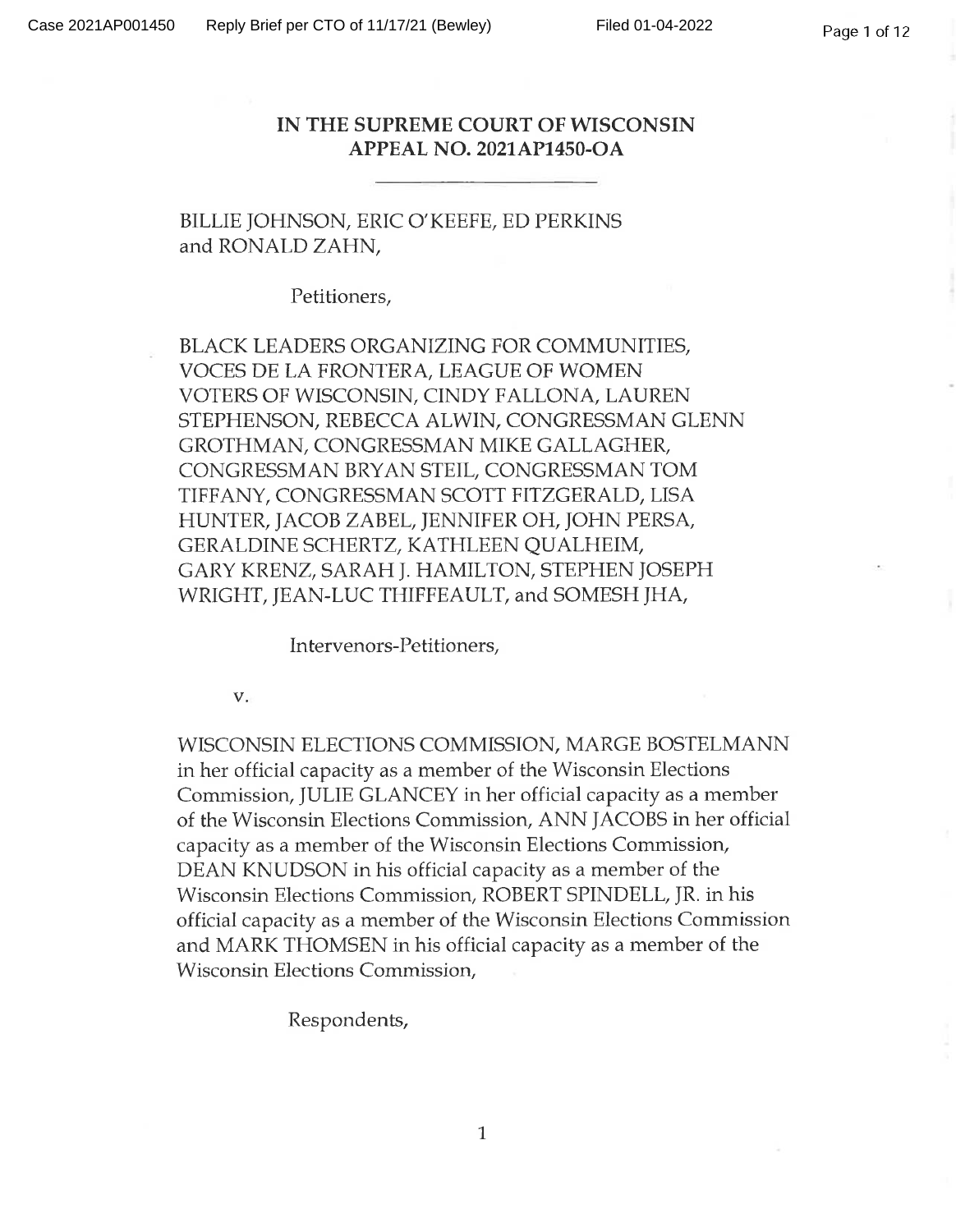THE WISCONSIN LEGISLATURE, GOVERNOR TONY EVERS, in his official capacity, and JANET BEWLEY SENATE DEMOCRATIC MINORITY LEADER, on behalf of the Senate Democratic Caucus,

### Intervenors-Respondents.

# REPLY BRIEF BY JANET BEWLEY, STATE SENATE DEMOCRATIC MINORITY LEADER

PINES BACH LLP Tamara B. Packard, SBN 1023111 Aaron G. Dumas, SBN 1087951 122 West Washington Ave., Suite 900 Madison, WI 53703 (608) 251-0101 (telephone) (608) 251-2883 (facsimile) tpackard@pinesbach.com [adumas@pinesbach.com](mailto:adumas@pinesbach.com)

*Attorneys for Intervenor-Respondent Janet Bewley Senate Democratic Minority Leader on behalfof the Senate Democratic Caucus*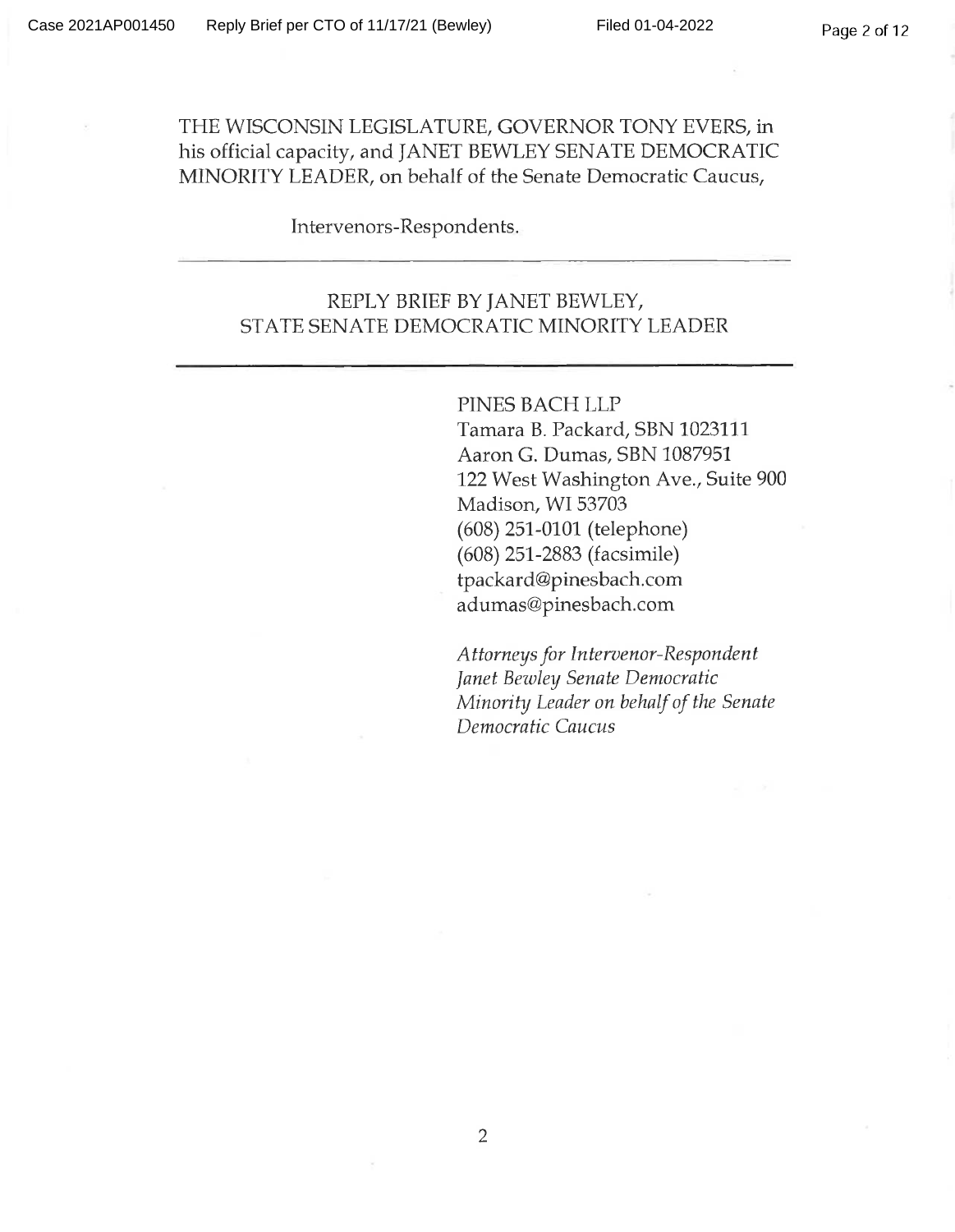### **TABLE OF CONTENTS**

| I. | The Governor's Maps are the Best Maps Under the Standards      |  |
|----|----------------------------------------------------------------|--|
|    | II. If the Court does not adopt the Governor's Maps, it Should |  |
|    |                                                                |  |
|    |                                                                |  |
|    |                                                                |  |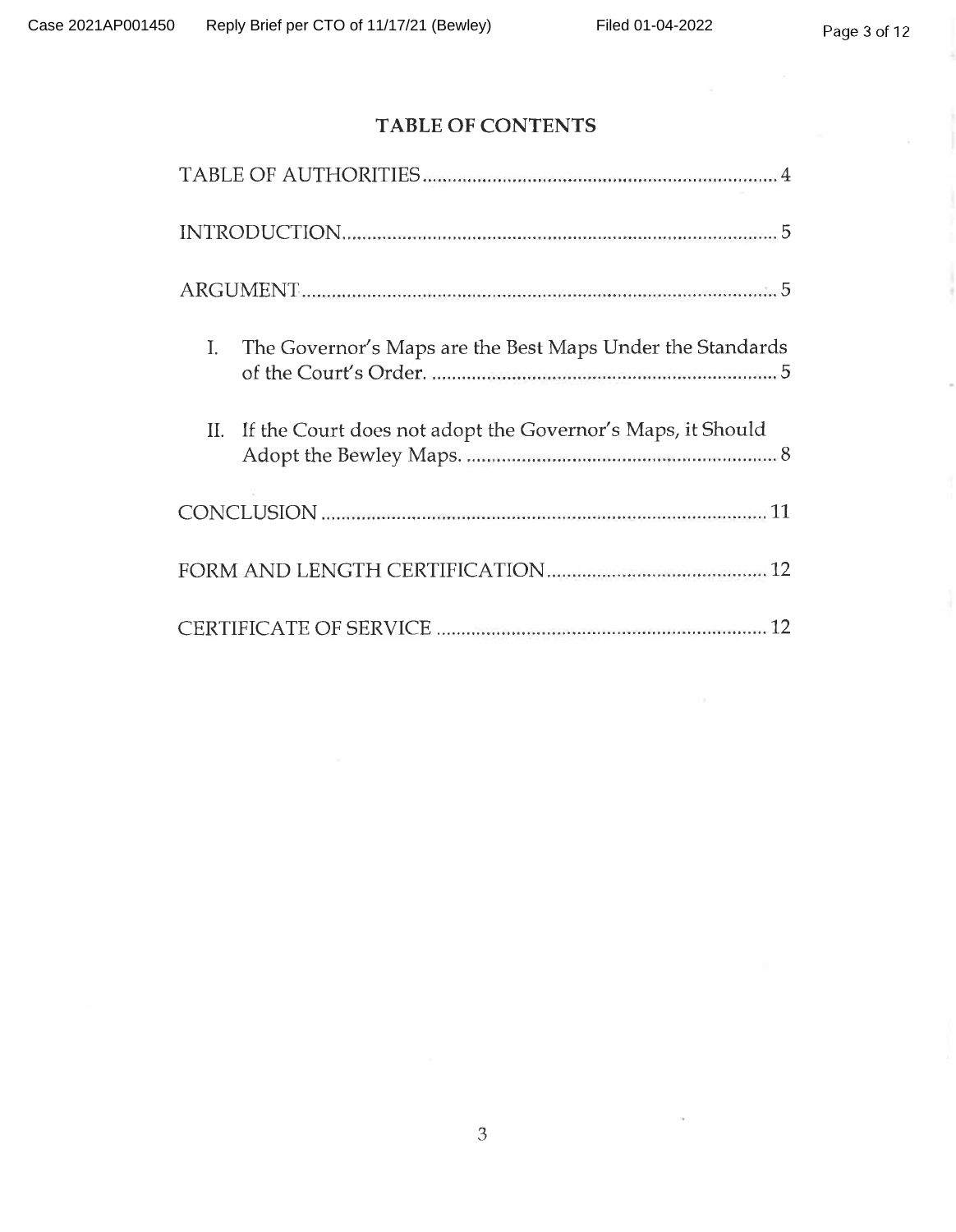# **TABLE OF AUTHORITIES**

**Page(s)**

# **Cases**

| Baumgart v. Wendelberger,                          |
|----------------------------------------------------|
| No. 01-C-0121, 2002 WL 34127471 (E.D. Wis. May 30, |
|                                                    |
| Chapman v. Meier,                                  |
|                                                    |
| Johnson v. Wisconsin Elections Comm'n,             |
|                                                    |

# **Other Authorities**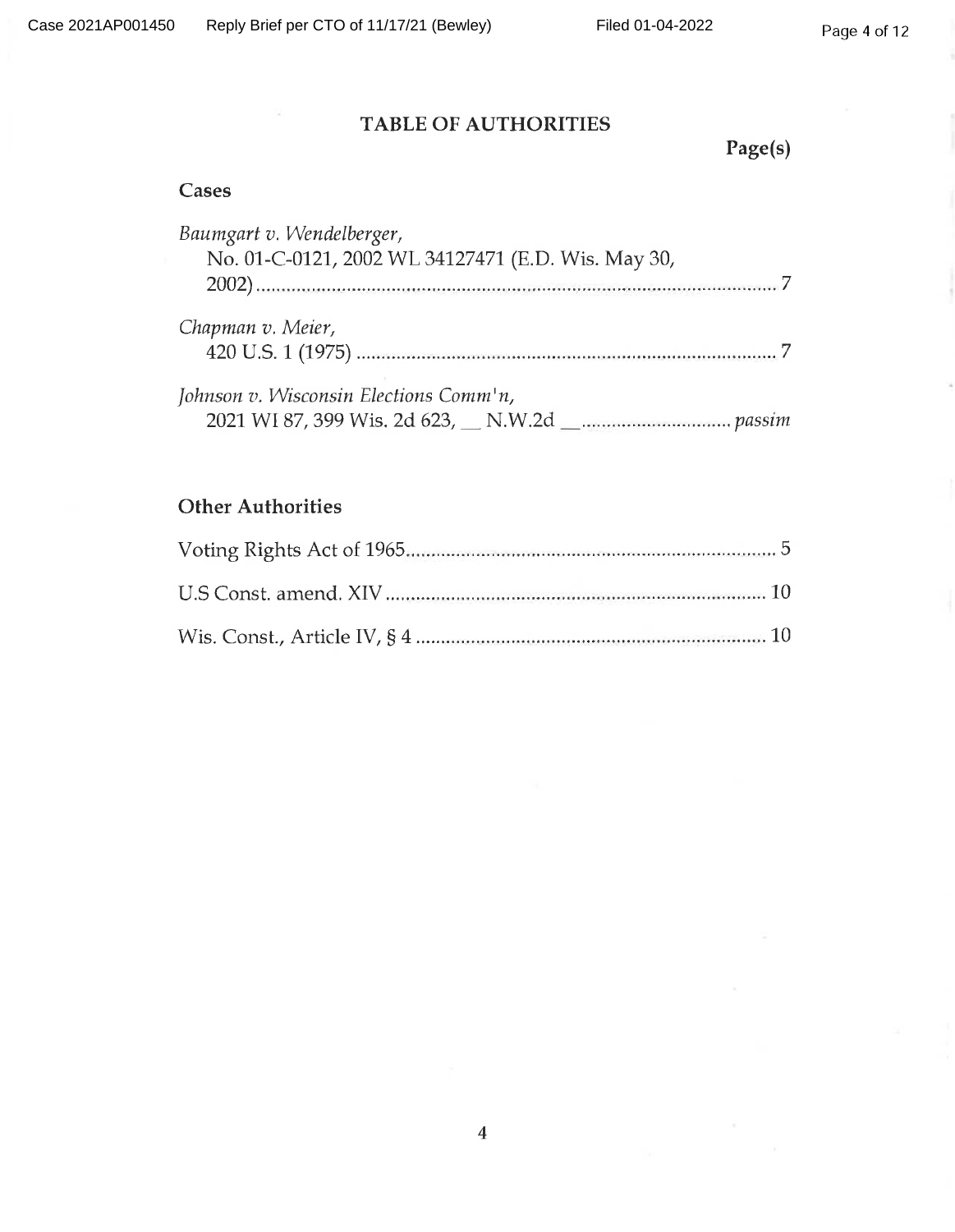#### **INTRODUCTION**

Pursuant to the Court's orders of November 17 and November 30, 2021,1 Senate Minority Leader Janet Bewley, on behalf of the Senate Democratic Caucus ("Senate Democrats"), respectfully submits this reply brief regarding the parties' proposed sets of district plans for the Wisconsin State Assembly and Senate. After reviewing the parties' submissions, the Senate Democrats endorse the plans offered by Governor Tony Evers (the "Governor's Maps"), in addition to the plans (the "Bewley Maps") they have previously submitted themselves, as the best maps before the Court under the law the Court has set forth.

Therefore, the Senate Democrats respectfully request that the Court adopt either the Governor's Maps or the Bewley Maps, depending on the Court's analysis of the issues surrounding Section 2 of the Voting Rights Act of 1965 ("VRA").

#### **ARGUMENT**

### **I. The Governor's Maps are the Best Maps Under the Standards of the Court's Order.**

This Court has ruled that it "will confine any judicial remedy to making the minimum changes necessary in order to conform the existing . . . state legislative redistricting plans to constitutional and statutory requirements." (*Johnson*, 2021 WI 87 at ¶ 8.) In other words,

<sup>1</sup> This latter order, *Johnson v. Wisconsin Elections Comm'n,* 2021 WI 87, 399 Wis. 2d  $623$ ,  $\Box$  N.W.2d  $\Box$ , is hereinafter referred to as the "Order."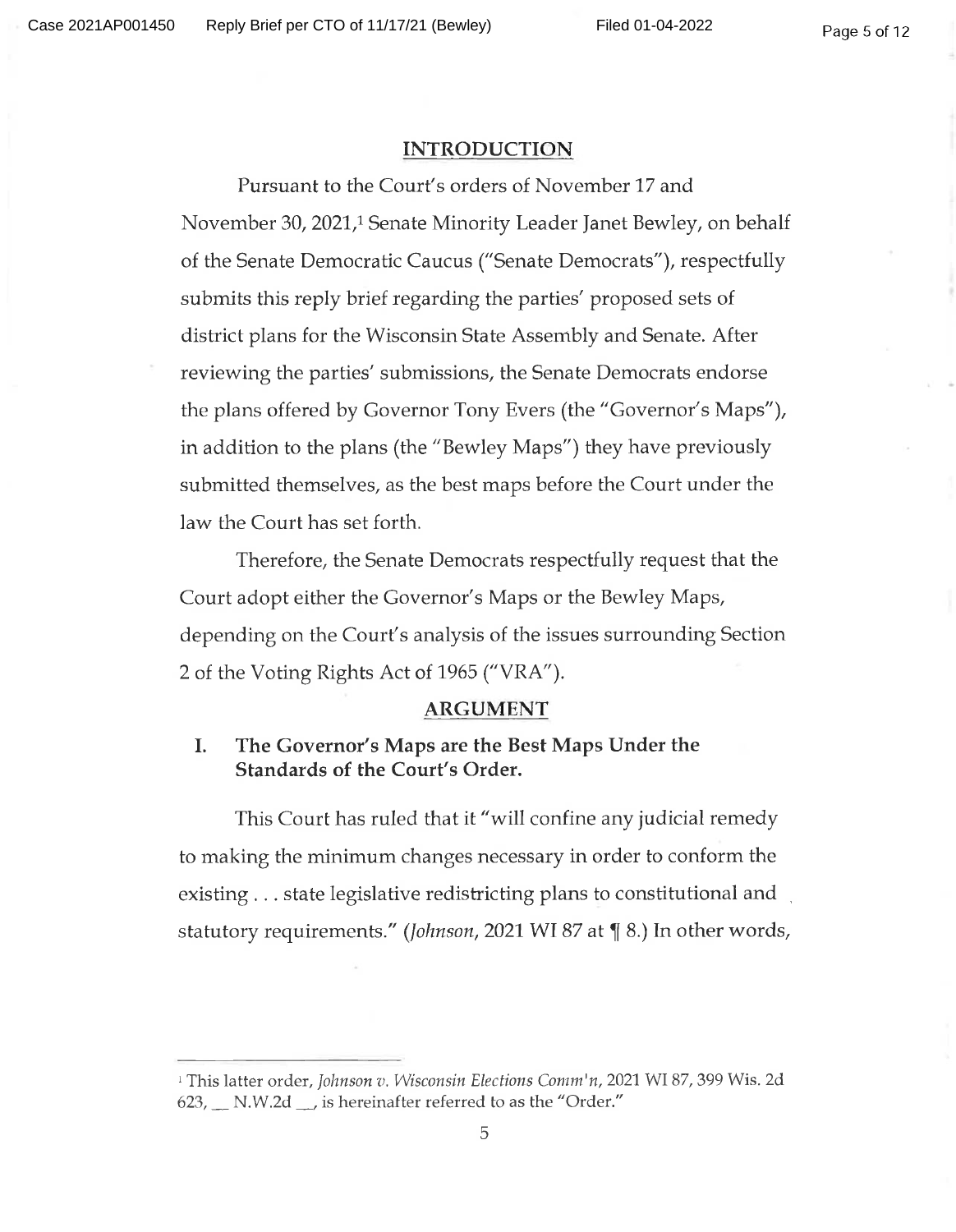the Court's adoption of new district maps would be based on a "least-change" approach.<sup>2</sup> *(Id.* at  $\P\P$  8, 64, 66.)

As other parties acknowledge, the Bewley Maps and the Governor's Maps are two of the four plans that all perform well on the universally-accepted measure of least-change — core retention. (See, e.g., WILL Br. at 4; Legis. Resp. Br. at 6; Hunter Resp. Br. at 14 16.) However, of these, the Governor's Maps indisputably perform the best for the Assembly and Senate both individually and by composite score, as even other parties acknowledge. (Id.) Meanwhile, no party identifies a respect in which the Governor's maps fail to "conform the existing . . . state legislative redistricting plans to constitutional and statutory requirements." (*Johnson*, 2021 WI 87 at  $\P$  8.) As a result, the Governor's Maps can plainly and rightfully claim to have met the Court's test; the Legislature's Maps, by contrast, cannot.

Yet now that the Court has adopted the least-change approach that WILL and the Legislature originally advocated for in this case, those parties now hypocritically attempt to distract from the Governor's Maps' superiority on that approach. Specifically, they attempt to posit deviation from a district's ideal population as <sup>a</sup> "preeminent measure" that either (a) governs once plans clear an arbitrary "threshold" of core retention or (b) is on at least equal

<sup>2</sup> The parties were also advised that the Court would select as "the best alternative" the party-submitted map with the most "compelling argument" for adherence to least-change that also "compl[ies] with all relevant legal requirements." *(Id.* at ¶ 83, Hagedorn, J., concurring.)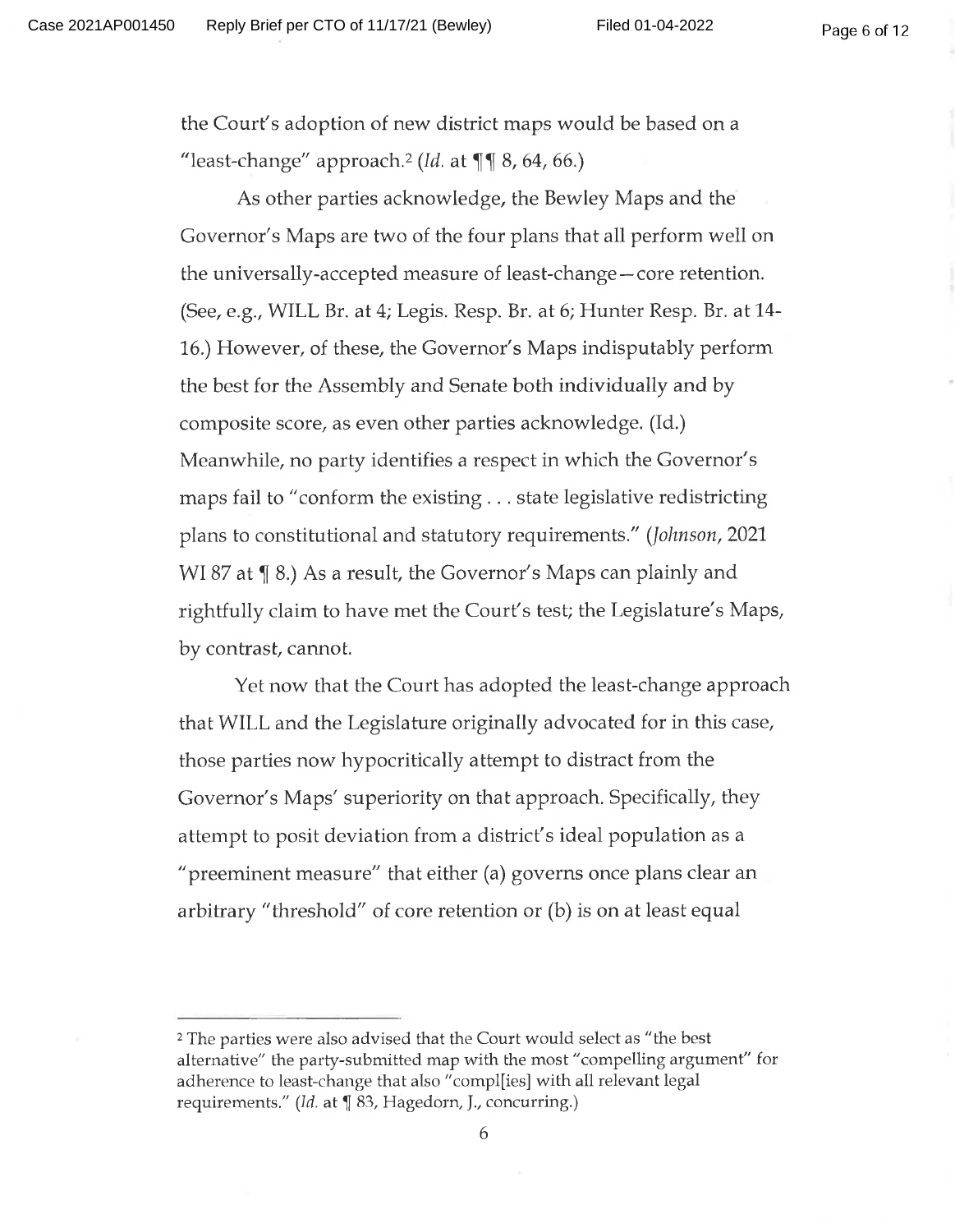footing with core retention from the outset. (WILL Br. at 2; Leg. Resp. Br. at 6-9.) This Court's Order allows no such thing.3

In fact, it is population deviation that, under the Order, is merely <sup>a</sup> threshold met by all parties here. WILL and the Legislature appear to confuse the population deviation requirements for state legislative redistricting with those of Congressional redistricting. (See Legis. Resp. Br. at 9, inappropriately citing *Karcher v. Daggett,* 462 U.S. 725, 740 (1983).) In contrast to the latter process, "a courtordered reapportionment plan of a *state legislature* ... must ordinarily achieve the goal of population equality with little more than *de minimis* variation." *Chapman v. Meier,* 420 U.S. 1, 26-27 (1975) (emphasis added). That *de minimis* variation threshold is 2%, *see, e.g., Baumgart v. Wendelberger,* No. 01-C-0121, 2002 WL 34127471, at \*2 (E.D. Wis. May 30, 2002) —a figure that all parties' maps indisputably meet here.4 By the Order's plain terms, because the

<sup>3</sup> The Legislature also argues that its maps are entitled to some sort of tiebreaker or extra consideration simply because they were proposed (though not enacted) by the Legislature. (See Legis. Resp. Br. at 18-20.) That is patently incorrect, for reasons the parties have already observed and this Court has already ruled. (*Johnson*, <sup>2021</sup> WI87 at ^ <sup>72</sup> & n. 8; *Id.* at f <sup>86</sup> & n. 15, Hagedorn, *}.,* concurring; see also Bewley Nov. 1, 2021 Br.) Both the Governor and the Senate Democrats took the Court's Order seriously and came up with maps that followed the Court's instructions better than the Legislature's maps do. By contrast, the Legislature now doubles down on the argument that the Court has already rejected, going so far as to criticize both the Governor's Maps and the Bewley Maps for following the Order. (Legis. Resp. Br. at 20.)

<sup>4</sup> WILL drastically errs in its calculations of several metrics, notably including population deviation, where it reports <sup>a</sup> 2.77% deviation range for the Bewley maps. (See WILL Br. at 5-6. Even there, WILL does not claim that the Bewley Maps represent a failure of a legal requirement). As calculated even by the Legislature, WILL'S figures on such factors as population deviation and municipal splits are highly erroneous, and all other parties agree that the Bewley Maps' deviation ranges are well within the *de minimis* threshold. (See, e.g., Legis. Resp. Br. at 5-6, Citizen Mathematicians' Resp. Br. at 17.)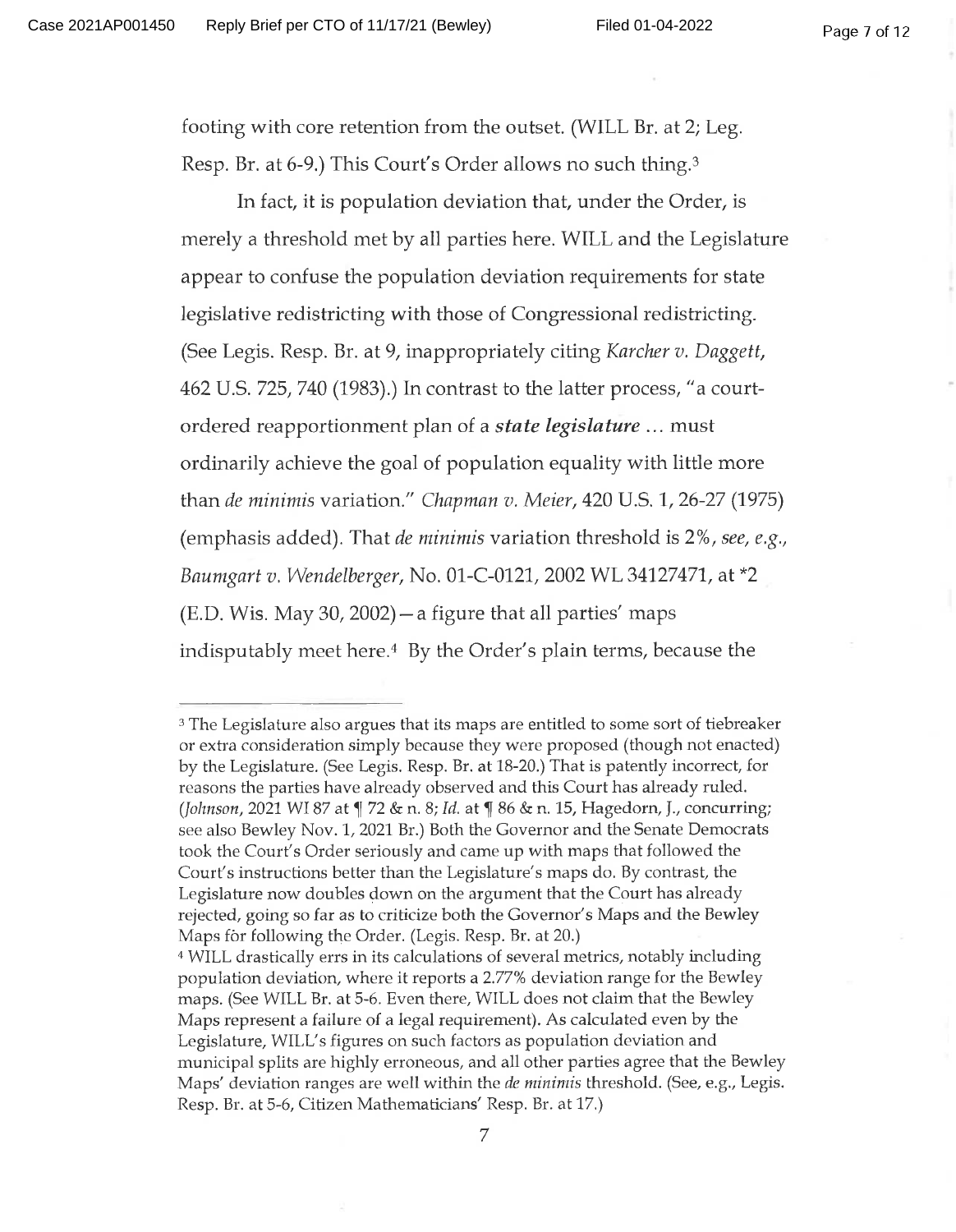parties thus meet the legal requirements regarding population deviation, the Court's analysis of the factor ends there.5 (*Johnson*, 2021 WI 87 at  $\P$  8.)

By contrast, with regard to *actual* legal requirements, the Governor and the BLOC Petitioners make persuasive arguments regarding the requirements of the VRA. Specifically, they argue that demographic changes make a seventh Black majority-minority Assembly district, as their plans incorporate, appropriate to ensure VRA compliance. (See Evers Resp. Br. at 14-19; BLOC Resp. Br. at 7 20.) The Senate Democrats do not take a position on the absolute necessity of such a district. At any rate, however, the Governor's Maps do a superior job of providing the best adherence to leastchange even while making the changes necessary to ensure VRA compliance. Therefore, the criticisms of the Legislature and WILL are invalid, and by the Court's own terms it should adopt the Governor's Maps.

### **II. If the Court does not Adopt the Governor's Maps, it Should Adopt the Bewley Maps.**

As described *supra,* the Governor's Maps best comply with the Order and merit the Court's adoption. If, however, the Court finds faults with those maps that preclude their adoption—conceivably.

<sup>5</sup> Even under the conception of the analysis espoused by the Order's concurrence, it could be considered along with other traditional redistricting principles —but only where, unlike here, the least-change and legal-requirement analyses were not dispositive. (*Johnson,* 2021 WI 87, ¶ 83, Hagedorn, J., concurring.)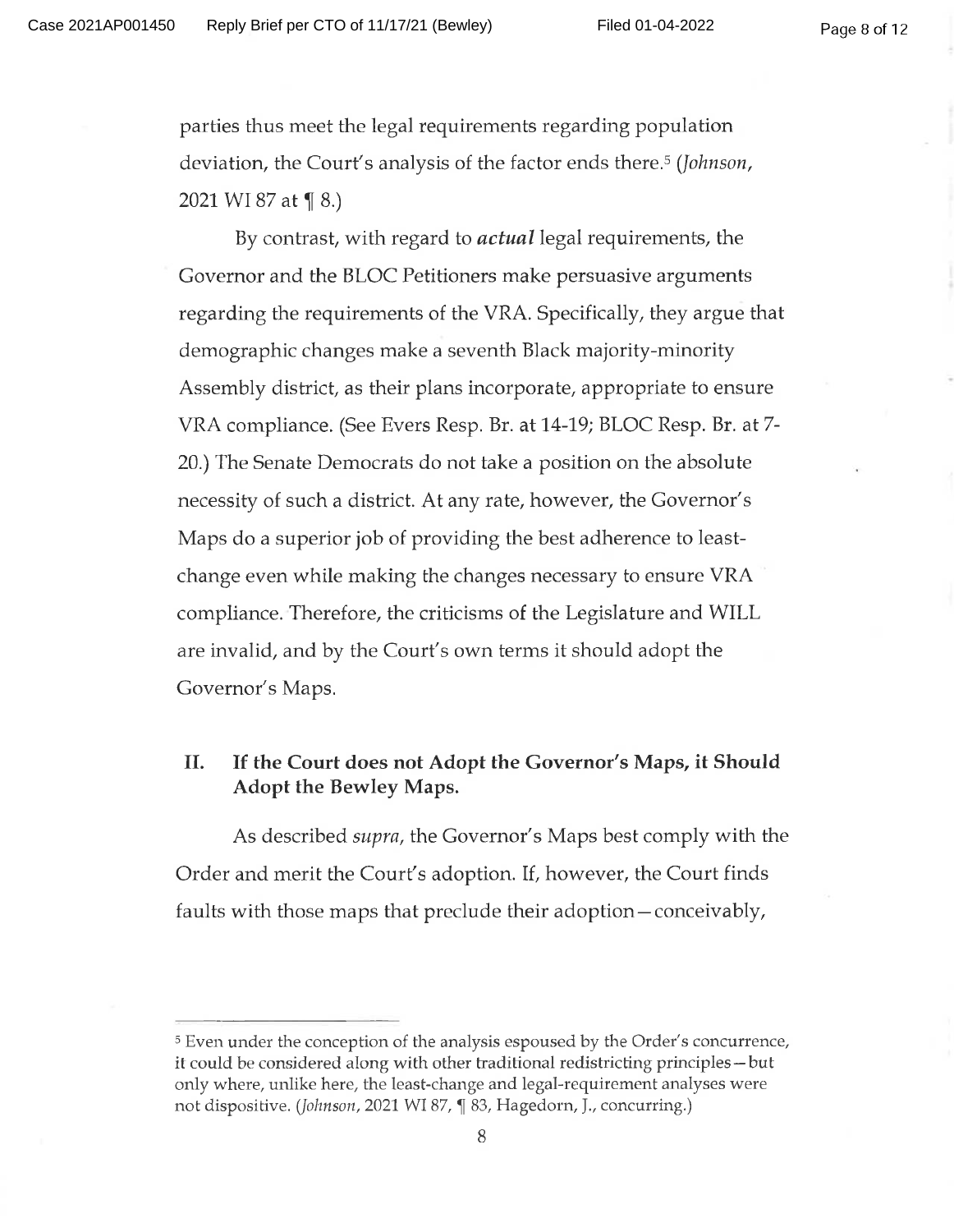the changes required to create <sup>a</sup> seventh Black opportunity district the clear choice for the Court based on its Order is the Bewley Maps.

Like the Senate Democrats, WILL acknowledges that <sup>a</sup> seventh Black majority-minority district may be required under the VRA. (See WILL Br. at 7.) However, WILL then goes off track by erroneously arguing that, if <sup>a</sup> seventh such district is not required, then the Legislature's maps are favored.

If, as WILL says, changing the number of such districts in the absence of a legal requirement to do so is a "political decision," then the least-change approach requires that the Court retain the same number of such districts that it currently has rather than reducing them as the Legislature does. As other parties acknowledge, the Bewley Maps are the only ones that preserve the benchmark maps' current policy choices as to the number of majority-minority districts. (See Hunter Resp. Br. at 20.)

Further, while other parties present persuasive arguments for *increased* minority voting power based on their increasing share of minority voting age population, the Legislature incongruously *decreases* minority voting power. While the Bewley Maps maintain the status quo majority-minority district numbers and at the same time gently reduce packing in each of the majority-minority districts, the Legislature's maps eliminate one majority-minority district and drastically increase packing in another.6 (See BLOC Resp. Br. at 9.)

<sup>6</sup> The Legislature only attempts to fault the Bewley Maps on this front for expanding "the existing *Baldus* districts beyond the Milwaukee County line" and for pairing two Black representatives, but it does not and cannot explain how that violates the standards set forth in this Court's Order. Any such explanation would be especially lacking because (a) as other parties persuasively argue.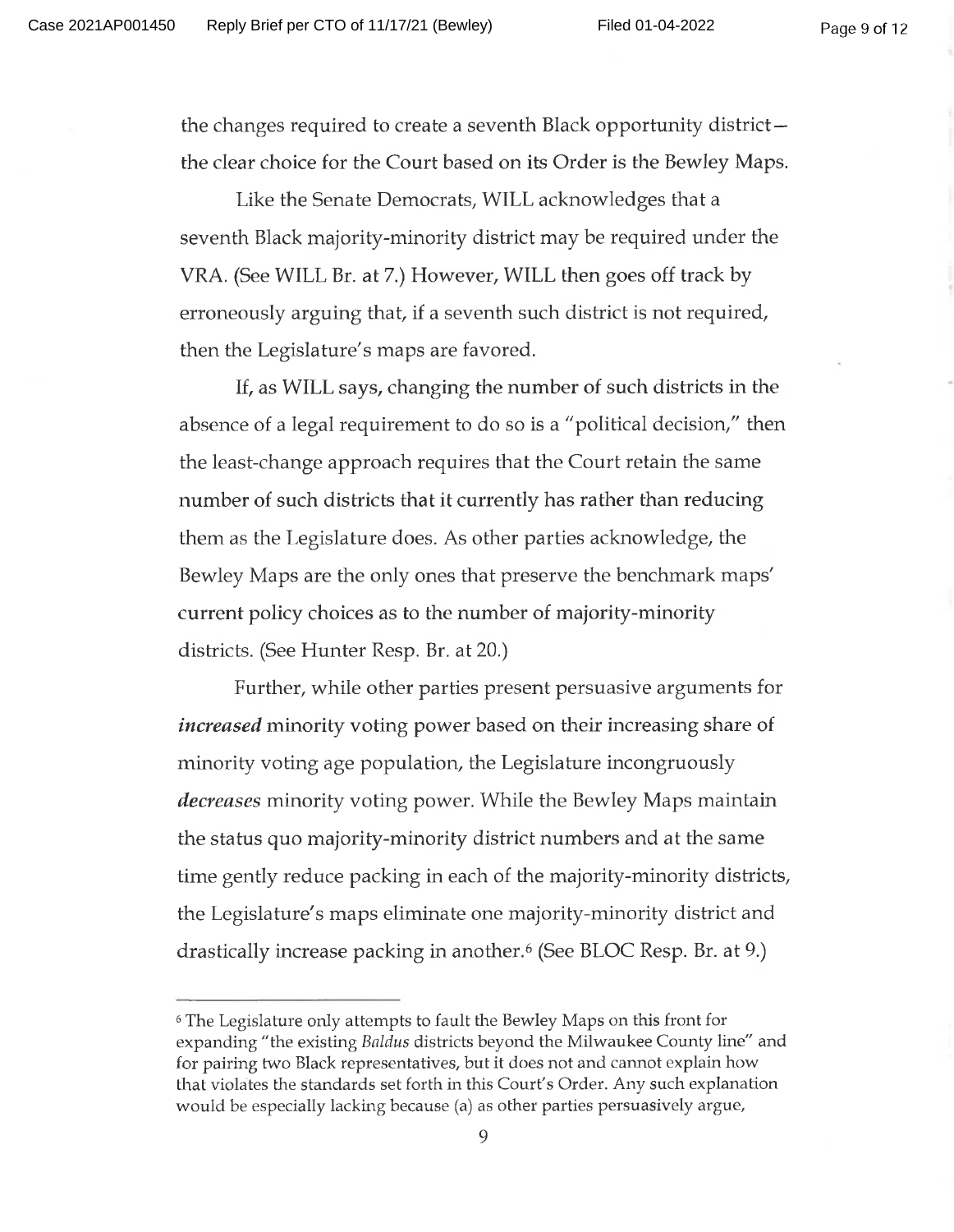Page 10 of 12

The superiority of the Bewley Maps under the Order is also demonstrated by the fact that, as other parties agree, they perform the best of all the parties' maps in avoiding Senate voter disenfranchisement—a metric that even the Legislature argues is a measure of least-change. (See Legis. Resp. Br. at 6; Hunter Resp. Br. at 19.)

Finally, several other parties ignore the impact of the constitutional requirement of maximum-practicable compactness for Assembly districts. As other parties acknowledge, the Bewley Maps outperform the Legislature's maps —and indeed, perform the best out of *any* of the maps with similar core retention scores — on this metric. (See, e.g., WILL Br. at 7; Hunter Resp. Br. at 18.) Unlike, for instance, population deviation, this legal requirement is no mere threshold —it explicitly requires Assembly districts to be "in as compact form as practicable." Wis. Const., Article IV, § *47* Therefore, the Bewley Maps are, by definition, alone among the parties in adherence to this constitutional requirement. Having also adhered to each other legal requirement<sup>8</sup> and the least-change approach, they

<sup>7</sup> There is no corresponding requirement for Senate districts.

incumbent protection is not a valid aim, and (b) the Bewley Maps adhere to leastchange regarding the Act 43 policy choices by matching its number of geographic splits much more closely than do the Legislature's maps. (See, e.g.. Citizen Mathematicians Resp. Br. at *11-12,* BLOC Resp. Br. at 43-44.)

Moreover, it is absurd to imply, in light of the above, that, the Legislature's maps serve the interests of Fourteenth Amendment and VRA compliance specifically, and minority representation generally, better than the Bewley Maps do.

<sup>8</sup> Again, this only potentially depends on what the Court determines regarding VRA compliance requirements.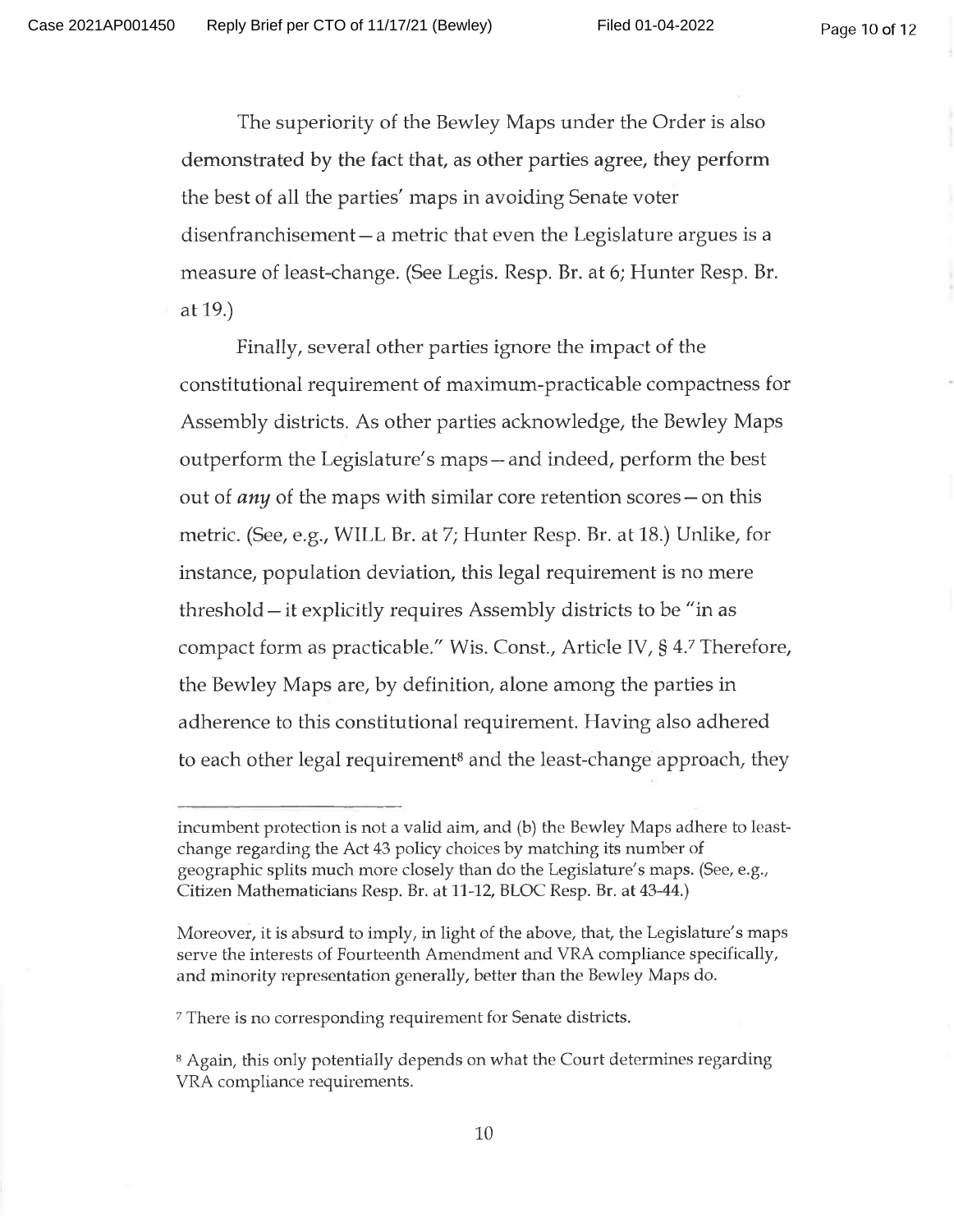should —by the terms of the Court's order—be the Court's chosen remedy.<sup>9</sup> *Johnson*, 2021 WI 87 at ¶ 8.

#### **CONCLUSION**

The Senate Democrats respectfully request that the Court adopt either the Governor's Maps or the Bewley Maps as the redistricting plan for the Wisconsin Assembly and Senate.

Respectfully submitted this 4th day of January, 2022.

PINES BACH LLP

Tamara B. Packard, SBN 1023111 Aaron G. Dumas, SBN 1087951

*Attorneys for Intervenor-Respondent Janet Bewley, State Senate Democratic Minority Leader on behalfofthe Senate Democratic Caucus*

Mailing Address: 122 West Washington Ave., Suite 900 Madison, WL 53703 (608) 251-0101 (telephone)

<sup>9</sup> The Senate Democrats assume that, as indicated by the Order, the Court will select one of the parties' submitted maps rather than fashioning its own, either afresh or as adaptations of party-submitted maps. As the Senate Democrats and other parties have argued previously, attempting the latter route would be arduous work the Court is, respectfully, ill-suited for.

If the Court does elect to make its own modifications, the Senate Democrats request that the Court obtain assistance from the parties in the process. The Senate Democrats are prepared to demonstrate for the Court the tradeoff impacts that changes based on various factors may have on other factors.

Further, the parties agree that the Governor's Maps also outperform the Legislature's maps in terms of Assembly district compactness, so in no circumstance should the Legislature's maps be viewed as being superior in compliance with the Court's order than the Governor's.